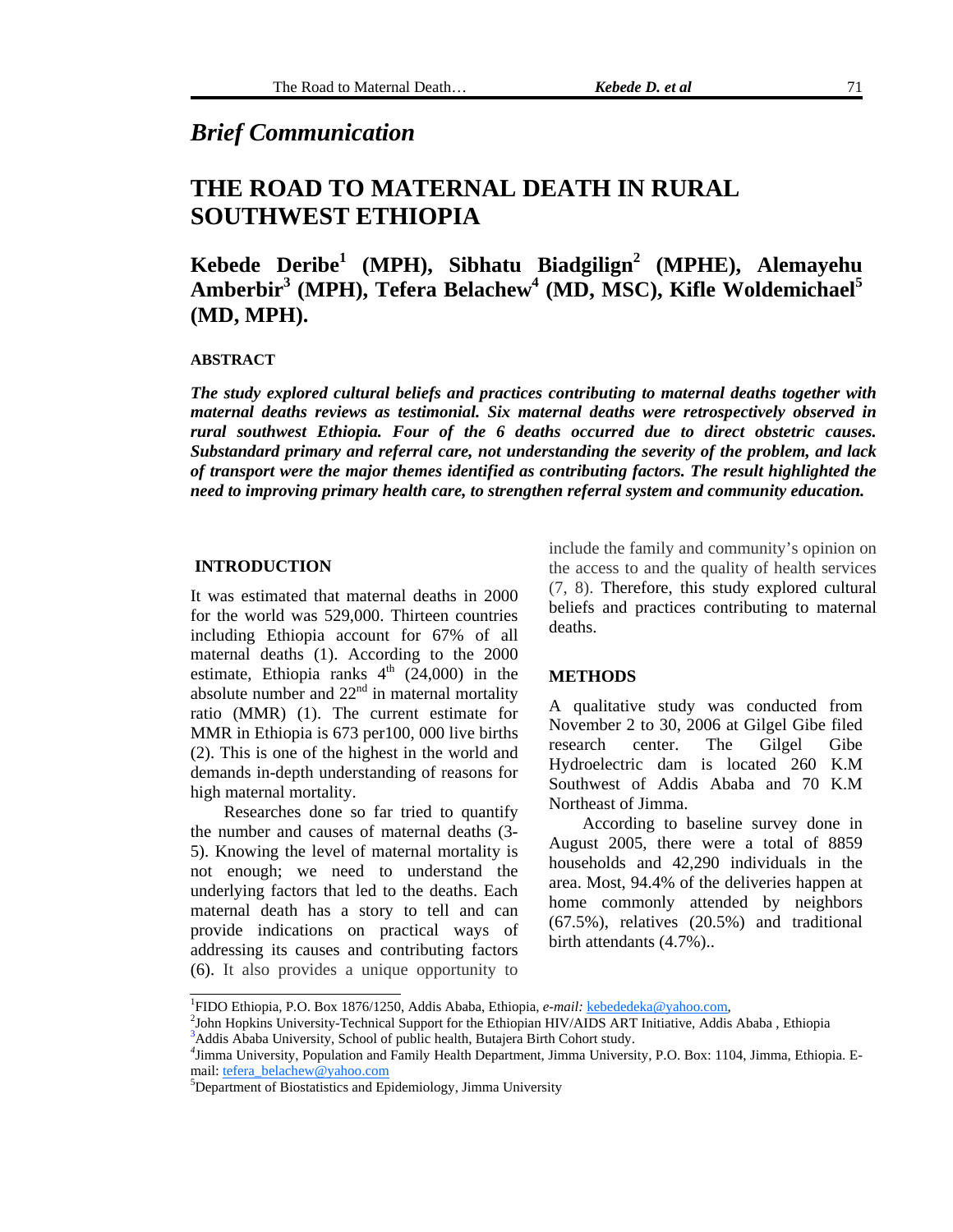Sixty seven percent of women in the reproductive age had heard about modern family planning methods. Among these, 19.8% have ever used modern family planning methods and 18% are currently using modern family planning methods (9).

Exploratory qualitative method was used to identify factors related to maternal death. Six maternal deaths were identified using snowball method. Data were collected about the cause, individual behaviors and things surrounding maternal death from the husband of the deceased. In the events where the husband is not found, grandmothers and other relatives/neighbors were asked.

Four focus group discussions (FGDs) involving 6-12 people each were held with women, grandmothers, and traditional birth attendants to identify cultural practices and beliefs, which could contribute to maternal deaths.

#### **RESULTS**

#### *Pregnancy and its interpretation*

Pregnancy is considered in the area as a special event which brings a special respect and prestige to a woman. However, it was also experienced as time at which women live with uncertainty. In the area, delivery related complications are feared and women pass all those nine months between a feeling of life and death. Pregnant women were exempted from their routine work. There was no any additional food which is given to the pregnant women beyond the routine family food. There is a practice of confining women for 40 days post partum, which is the time when she will have a special care and feeding.

Abdominal massaging and skin piercing were also practices during delivery to reposition the fetus and to relief abdominal pain. Placenta is considered to be retained if it is not delivered within one hour after delivery.

Only few of the respondents and discussants clearly described the major danger sign of pregnancy. While probing, the most danger signs reported by these women were malpresentation, profuse bleeding, delay in delivery and retained placenta. Other danger signs are not recognized by pregnant women and TBAs. Slight bleeding during pregnancy is considered as normal. If women complain such kinds of bleeding the elderly will tell that this is normal. Swelling of leg and face were considered to be minor problems which could be relived by delivery.

#### *Maternal death*

Six deaths were reported between September 2003 and September 2006*.* For four of the deaths, we were able to interview one or more individuals present during their death. Four of six deaths occurred due to direct obstetric causes of death, which were hemorrhage (2); hypertensive disease of pregnancy (1) and abortion (1). There were 2 deaths by indirect obstetric causes, which were due to malaria which is endemic to the area and gestational diabetes. Two women died during pregnancy, one during labor and four during postpartum period. All except one died at home.

**Table1. Main features of the maternal deaths in Gilge Gibe field research center, Southwest Ethiopia, 2006.** 

| Age     | <b>Parity</b> | <b>ANC</b>     | Time of death                  | <b>Birth outcome</b>         |
|---------|---------------|----------------|--------------------------------|------------------------------|
|         |               |                |                                |                              |
| 27      | 2             | Yes $(4th)$    | 8 months pregnancy             | NA                           |
| 27      | 6             | No.            | 20 days postpartum             | live birth, alive            |
| 25      |               | <b>Yes</b>     | 9 hours postpartum             | Live birth, died at 2 weeks  |
| 28      | 2             | N <sub>0</sub> | Unknown duration of amenorrhea | <b>NA</b>                    |
| 35      | $\Omega$      | <b>Yes</b>     | 1 hour postpartum              | live birth, died immediately |
| 35      | 9             | N <sub>o</sub> | Died during labor              | Died, undelivered            |
| - - - - |               | .              |                                |                              |

*NA = Not applicable*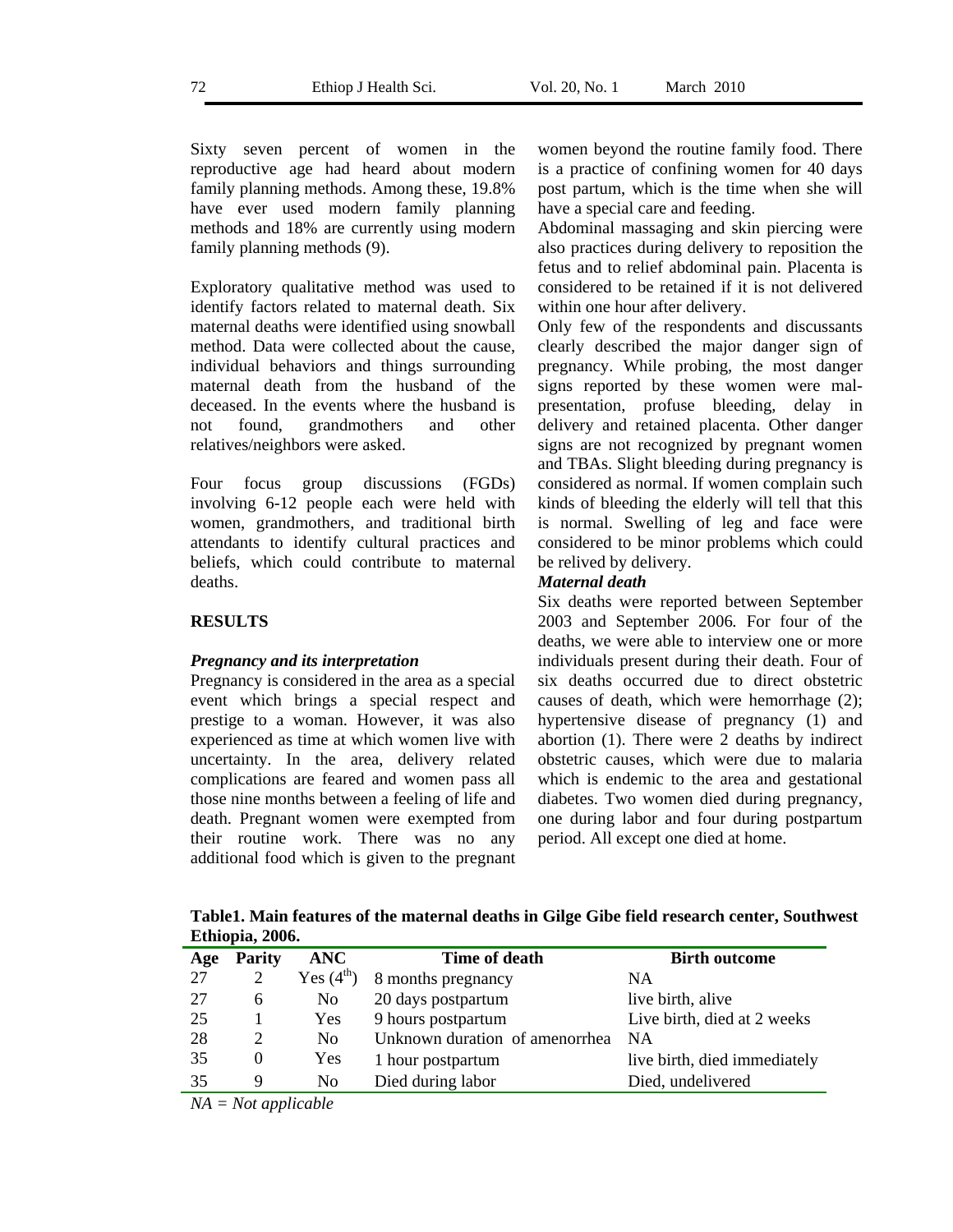#### *Factors Contributing to maternal death*

Substandard primary care in giving appropriate Ante Natal Care, Substandard referral care in understand the severity of the problem, and lack of transport were the major factors giving adequate information for the people to

identified as contributing. In addition, failure to recognize the s everity of the problem leading to delay in starting decision making to seek health care and lack of access to obstetric care were also additional factors contributing to maternal deaths.

**Table2. Causes and Contributing factors to maternal deaths in Gilgel Gibe field research ia, 2006. center, Southwest Ethiop**

|                                          | <b>Contributing factors</b>                                                           |                                                                    |  |
|------------------------------------------|---------------------------------------------------------------------------------------|--------------------------------------------------------------------|--|
| <b>Probable cause of death</b>           | <b>Probable</b>                                                                       | <b>Possible</b>                                                    |  |
| Indirect<br>of<br><b>Causes</b><br>Death |                                                                                       |                                                                    |  |
| Malaria                                  | Substandard primary care                                                              | Substandard referral care                                          |  |
| <b>Gestational diabetes</b>              | Substandard primary care<br>Substandard referral care and<br>information              | Lack of transport<br>Not recognized the severity of the<br>problem |  |
| Direct Causes of Death                   |                                                                                       |                                                                    |  |
| Pre-eclampsia                            | Substandard primary care<br>Substandard referral care<br>information                  | Substandard referral care                                          |  |
| Abortion(sepsis)                         | Substandard care                                                                      | Substandard care                                                   |  |
| Hemorrhage,<br>undetermined              | Not recognized the severity of<br>the problem<br>Delay in starting decision<br>making | Not recognized the severity of the<br>problem                      |  |
| Hemorrhage,<br>Undetermined              | Not recognized the severity of<br>the problem<br>Delay in starting decision<br>making | Delay in starting decision making                                  |  |

#### **DISCUSSION**

In this study substandard referral care was found to be the major contributing factor to maternal death. The health workers there were not telling the severity of the situation or they tend to ignore danger signs which could require immediate referral. Similarly such types of report were found in other studies [10].The role of appropriate antenatal care is to address issues related to maternal and child health services. Improved technical skills in identifying danger signs as well as skills in

information, communication, and early advice on referral are important [13].

The other most important contributing factor identified in this study was that families of the deceased did not understand the severity of the situation which leads to delay in seeking care. Studies had identified that recognition of an illness may be influenced by factors as the occurrence of the condition [14]. In one African study women considered fever, pallor and dizziness as normal signs of pregnancy because these conditions were common in that area [15]. In addition, studies have shown that there is a much higher threshold of tolerance to